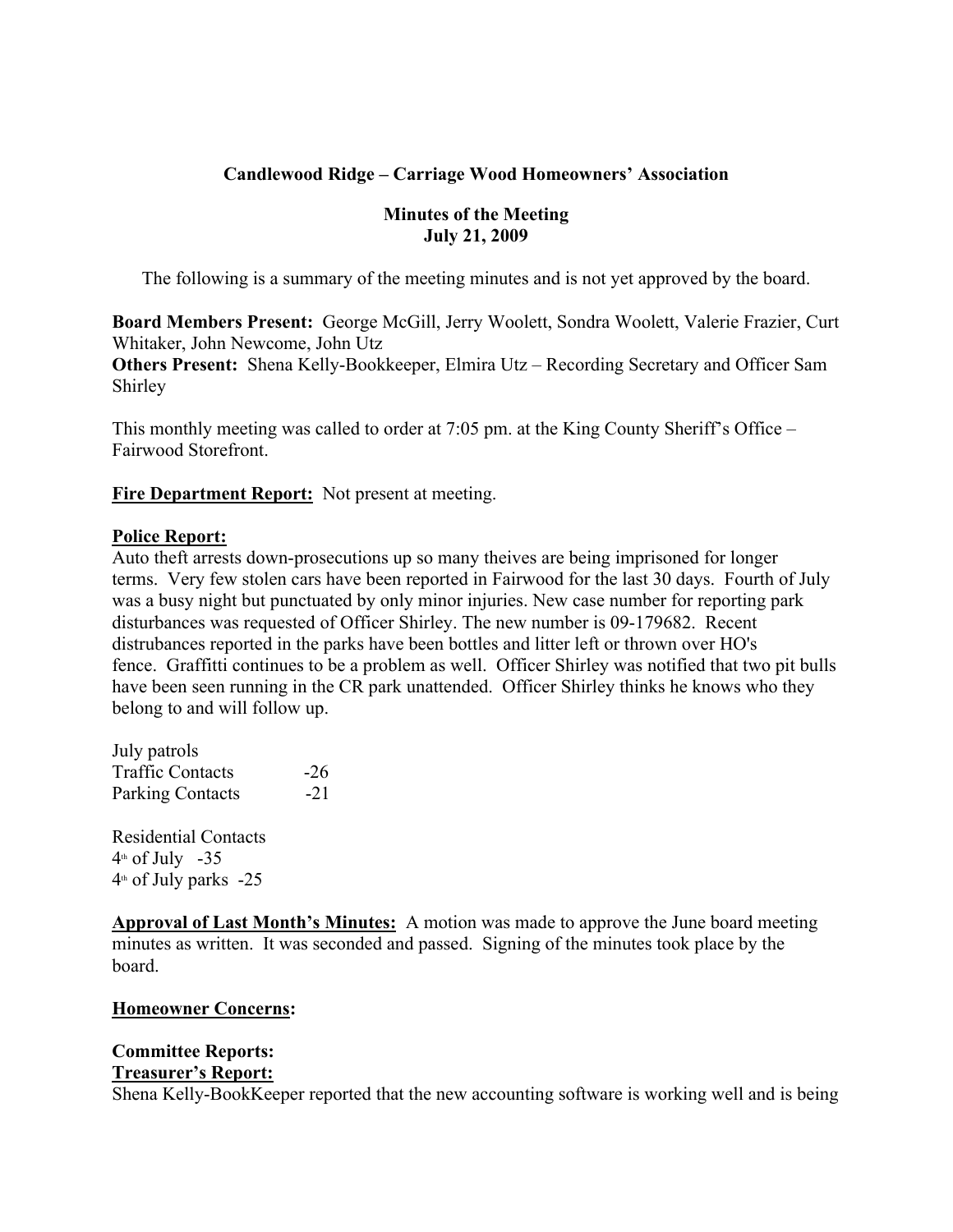checked against the old system for the remainder of the year. 6-7 house sales have occurred in the past 2 months of houses that were not in foreclosure.

- 1. April 2009 Financial Statement Summary Facts:
	- \* Over 80% of our budgeted annual income has been received.
	- \* Expenses are about as expected.
	- \* No change in reserves:
		- 1. Capital Fund \$36,695.53
		- 2. Legal \$20,000.00
		- 3. General \$25,000.00
	- \* We remain in good financial shape at this time.

 2. As of July 1, 2009 we had 64 (7.5%) homeowners delinquent in paying their HOA dues. Eighteen are over 1yr delinquent. Five of these we plan on turning over to the HOA's attorney for aid in collecting.

 3. Note: The HOA has a new phone number 425-738-8611. Voice messages received are forwarded to the officer selected as email attachments.

4. Thirty-two hours of random sheriff's patrols were conducted in June.

#### **Architectural Report:**

 1. Fifteen ACC requests were submitted since the last meeting. Five for paint, two for landscaping, three for windows, one for a cluster mailbox, three for other home improvements, and one for fence replacement.

 2. Reminder - Our CC&Rs and Rules and Regulations clearly state that exterior projects such as roofs, painting, fencing, decks, major landscaping and patios require the submission and approval of an ACC request before commencing the project. The ACC has up to 30 days to respond to an ACC request but tries to respond much sooner than that. It is recommended that if a response to an ACC request has not been received within two weeks, the homeowner should contact the ACC Chairman via email at architecture@crcwhoa.org or by leaving a voice message at 425-738-8611. For emergency type repairs notify the ACC Chairman as indicated above and mention that it is an emergency type situation. Please do not contact the ACC chairman via a home phone number.

 3. Reminder - modifications to mailbox stands require an ACC request and approval prior to beginning work.

 4. Please remember we do not accept ACC request forms via email. Please mail them to CR/CW HOA, PO Box 58397, Renton, WA 98058.

#### **Common Areas Maintenance Report:**

1. Soos Creek W&S has turned water on and Canber has set and began watering. SCW&S has imposed higher charges for turning water on and off. Shena Kelly will confirm charges for past month and report back.

2. We are putting the work by the retention pond fence on hold until we get approval from King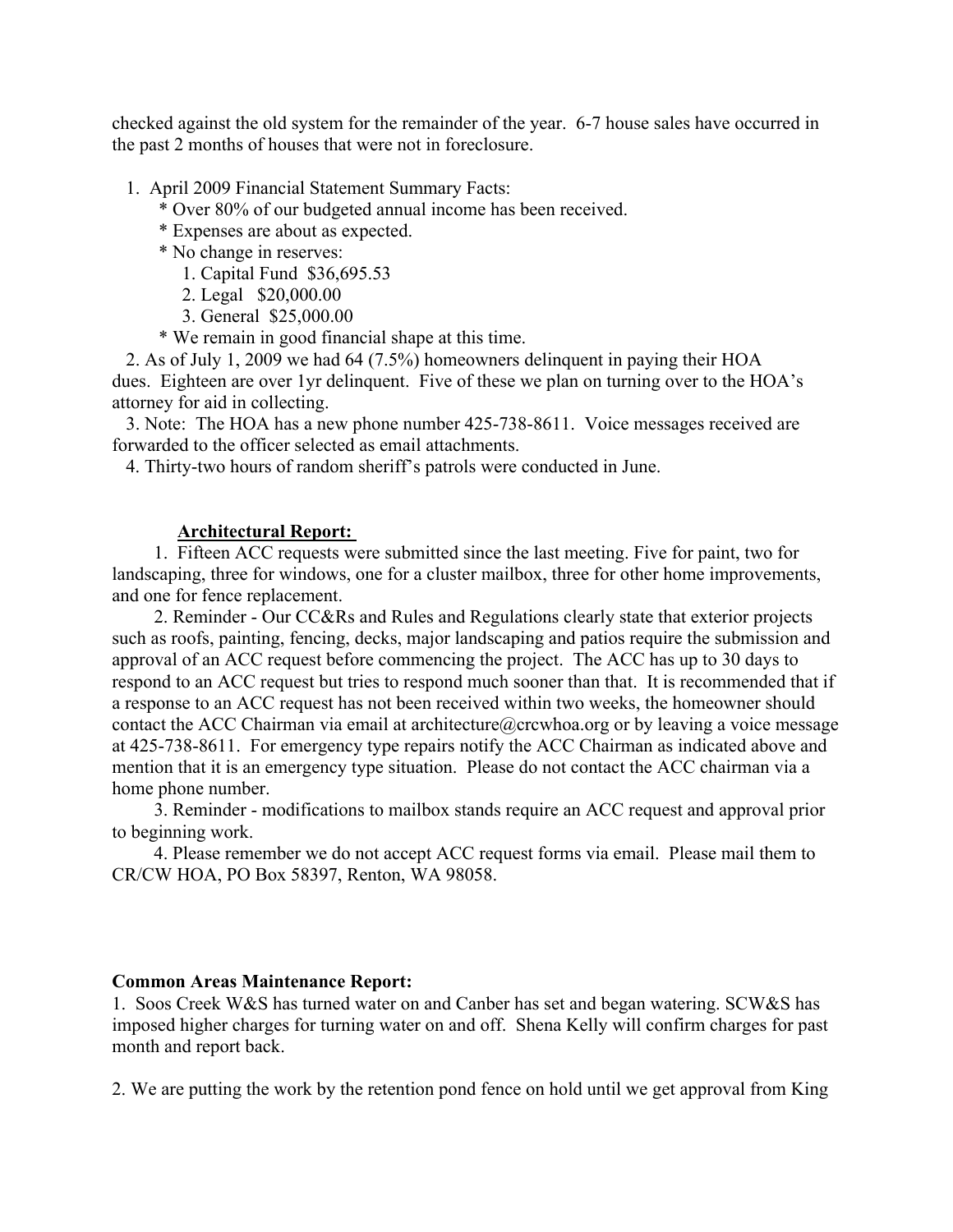County – haven't got OK from County yet.

3. There has not been any major vandalism this month – please keep your eyes open and report any suspicious behavior.

4. I have had 2 HO's complain to me and I have observed it at least 3 times – 2 large pit bull type dogs running loose at CR Park – please if anyone knows where these dogs live contact me so we can get them to keep their dogs leashed and in their yard. – No complaints this month keep your eyes open.

Reminder: Our parks are private parks which exist for the use and enjoyment of HOA residents, their families and guests. They are not public parks. Our park Usage rules apply to everyone. Following arc some of the rules that have been Established to maximize safety, and minimize liability and maintenance costs:

A. Park Hours: 9:00 am to dusk.

 B. No Smoking, alcohol, drugs, loud music, golfing, motorized vehicles or Fireworks are allowed.

C. Animals must be leashed and owners are responsible for cleaning up after their animals.

Please report any suspicious activity in our parks by calling 911. Reference case #09-179682 when calling.

#### **Complaints Negotiations Report:**

1. There are currently 18 open active complaints

- 1. 4 are in the fine stage
- 2. 6 have received their 1st non-compliance letter
- 3. 6 have received their 2nd certified non-compliance letters

 4. 2 have received the 3rd and final certified non-compliance letters, meaning fines are eminent.

2. Eight non-compliance issues were closed since the last meeting.

3. Two appeal hearings have been requested since the last meeting.

 4. Summer is the time for using recreational vehicles. Remember that the following rules apply:

 1. Recreational Vehicles: Recreational vehicles and related equipment shall not be kept, parked, or stored outside on any Lot or on any street except as indicated below:

 1. Homeowner owned recreational vehicles may be stored or parked in a garage or behind a 6 foot HOA approved fence (to minimize the visual impact from the street).

2. Temporary Permissible RV Parking: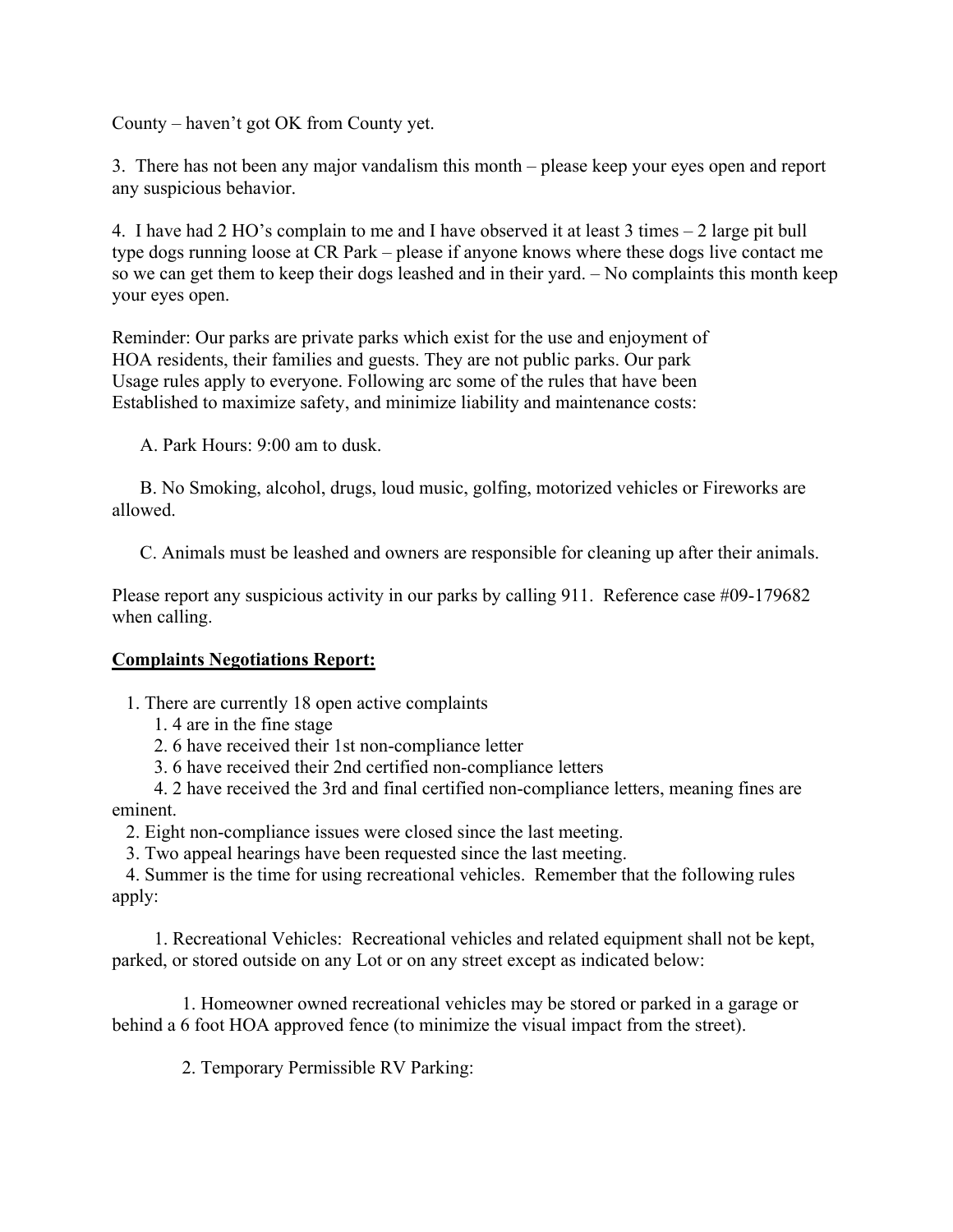1. Homeowners may temporarily have a RV parked on their property or the street adjacent to their property which is not placed behind a 6 foot fence, for a period not to exceed 72 consecutive hours.

Total time period shall not exceed fourteen (14) days per quarter.

 RVs that remain longer than 72 consecutive hours will be in violation of this declaration and subject to penalties, unless extended as defined in Part b).

## **Legal and Insurance Report:**

Communication continues with the HOA attorney regarding the complaint made by a homeowner against the Association and individual Board Members.

## **Rental Home / Change of Address Committee**

Changes of Address and Rentals

• Reminder – When HOA correspondence needs to be delivered to an address other than the HOA street address, your HOA needs to be notified in writing of the correct address to send the correspondence. This applies to absentee homeowners who are renting or leasing their homes, homes that are vacant, and homeowners who choose to receive their correspondence at a PO Box or alternate address. In addition homeowners who are renting or leasing are required to comply the provisions of the Leasing/Rental of Homes/Tenants Rules and Regulations.

## **Capital Improvement Committee:**

- 1. Received quote for new replacement signs for CR entrance.
- 2. Please notify us of any other suggestions for Capital Improvements.
- 3. Haven't received quote from Canber yet for block border at 2 sides of CR entrance.

## **Old Business:**

Fire District 40 continues to be unresponsive to numerous inquiries. Efforts to make contact has been made by a couple of board members via commissioners in the area.

## **New Business:**

Money is available for a Summer Event. If you'd like to volunteer to help with this event please contact generalinquiry@crcwhoa.org or call 425-738-8611.

Motion to order signs for Candlewood Ridge Entrance to replace old broken signs- cost not to exceed 1400.00. Motion passed.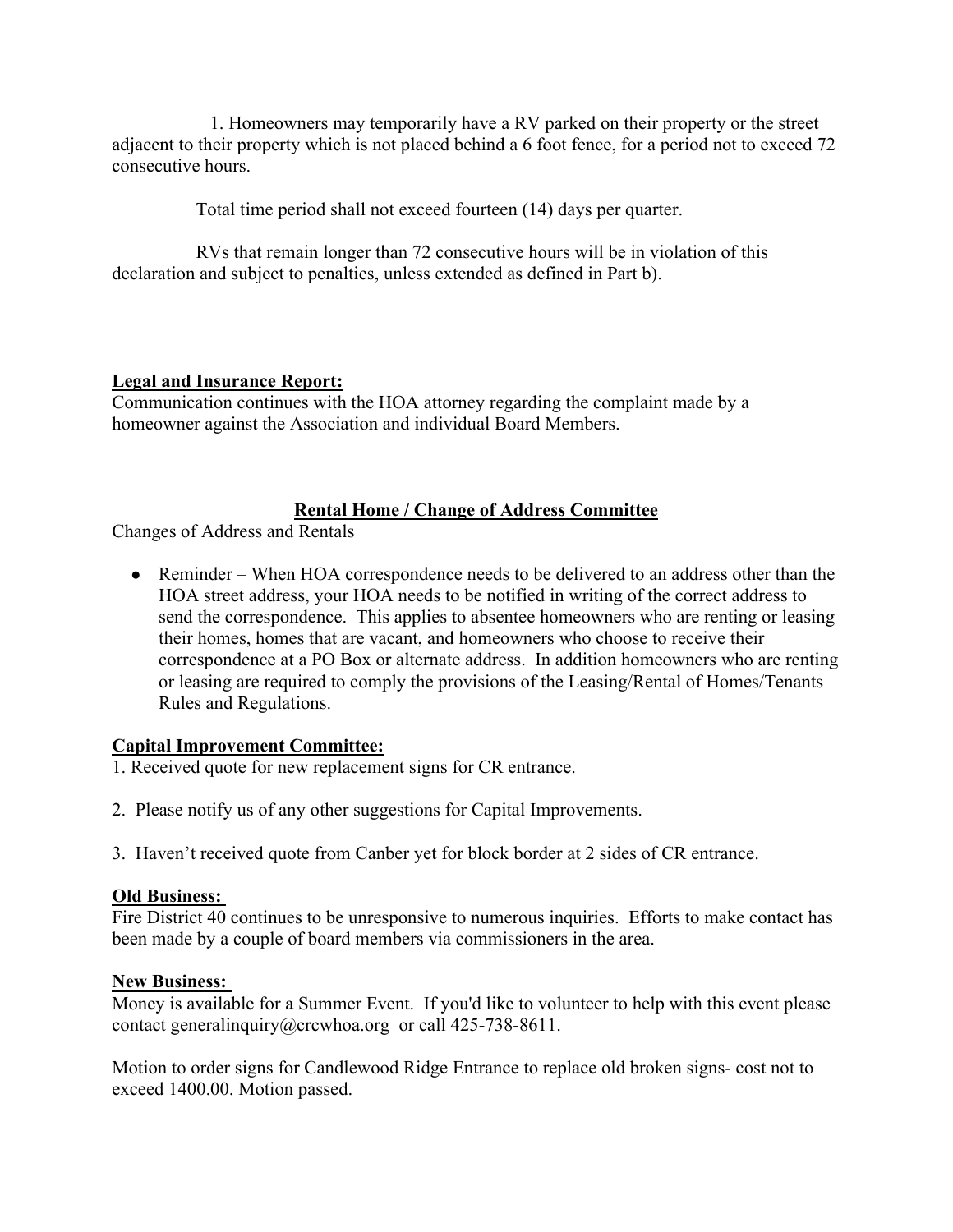Reminder that Fireworks are banned in the parks. Board discussed the noise R&R- because complaints about noise rise in the summer months. Please remember that windows are open during the Summer months and exercise consideration of your neighbors.

**Welcoming Committee** – If you are new to the neighborhood and would like an HOA information packet, call the HOA phone number at 425-738-8611 and leave a voice message or send an email request to  $info@crcwhoa.org$ .

**Special Topics:** Visit our Website and contact the HOA via Email at: Web – www.crcwhoa.org Email – info@crcwhoa.org

A motion was made to adjourn the meeting at 8:42 pm.

## **Next Board Meetings:**

- August 18, 2009
- September 15, 2009

Meetings are usually held at **7:00 pm.** at the Sheriff's Office, Albertson's Shopping Center. All Homeowners are welcome to attend.

# **Candlewood Ridge / Carriage Wood Announcements & Reminders**

**\*ACC Requests** - The HOA CC&Rs and Rules and Regulations documents clearly state that exterior projects such as roofs, painting, fencing, decks and patios require the submission and approval of an ACC request before commencing the project. The ACC has up to 30 days to respond to an ACC request but tries to respond much sooner. It is recommended that if a response to an ACC request has not been received within two weeks, the homeowner contact the ACC Chairperson via email at **architecture** (a) crewhoa.org or by leaving a voice message at 425-227-4227. ACC request forms can be found in the Fairwood Flyer or on the HOA website at www.crcwhoa.org. *Please do not contact the ACC Chairperson via a home phone number.*

**\*Carriage Wood and Candlewood Ridge Parks** – A policy has been established to maximum safety, minimize liability and maintenance costs, while allowing homeowners of the association to enjoy our parks. Rules to accomplish this include:

- Park hours: 9:00 am until dusk
- No smoking, alcohol, drugs, loud music, golf, motorized vehicles or fireworks are allowed
- Animals must be leashed and owners are responsible for cleaning up after their animals

Please report suspicious activity in the parks by calling 911. Reference case number 09-179682 when calling.

\***HOA Website -** Visit the CR/CW HOA website at www.crcwhoa.org to read messages on our